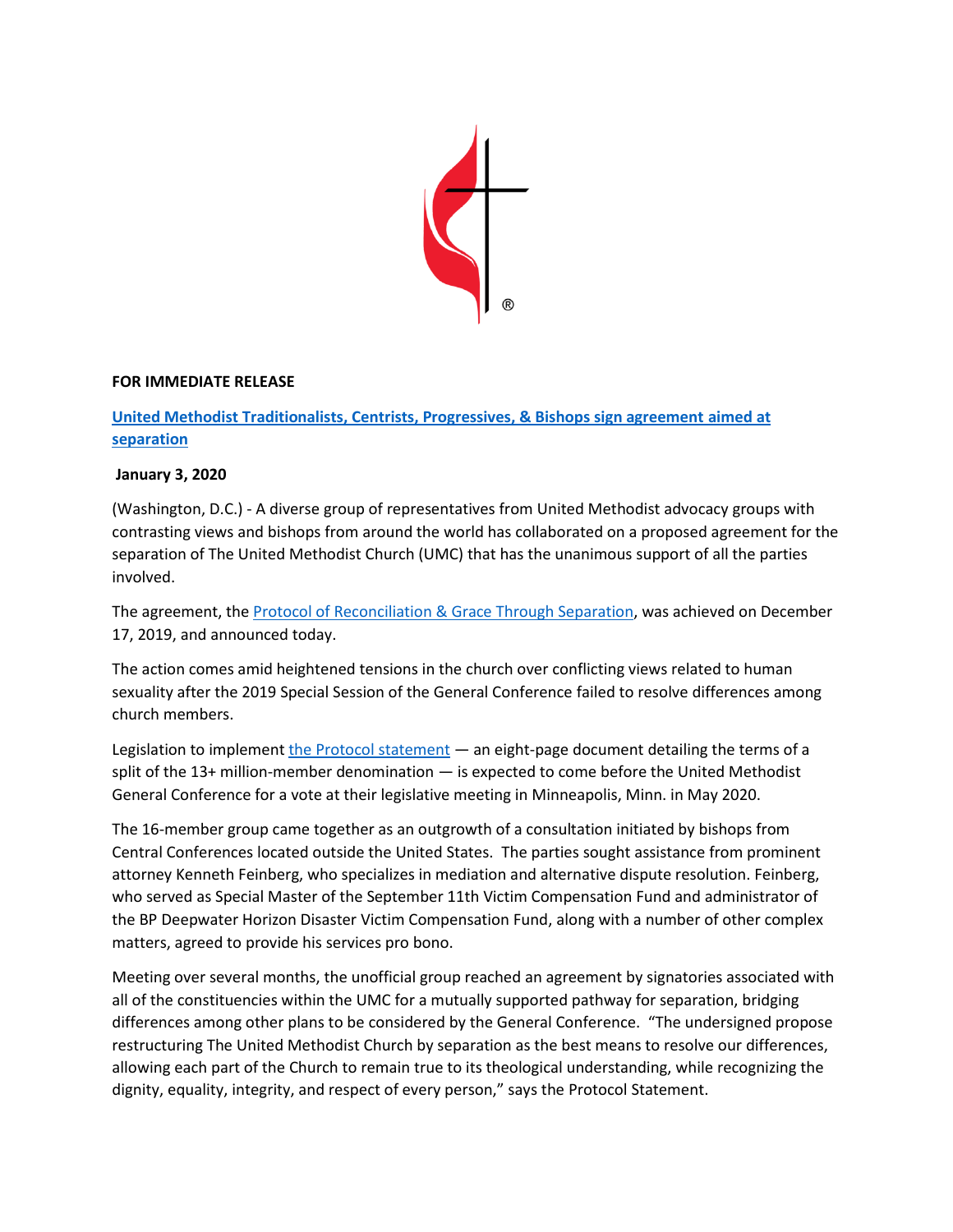The document's signers include representatives from Europe, Africa, the Philippines, and the United States, and include persons representing UMCNext; Mainstream UMC; Uniting Methodists; The Confessing Movement; Good News; The Institute on Religion & Democracy; the Wesleyan Covenant Association; Affirmation; Methodist Federation for Social Action; Reconciling Ministries Network; and the United Methodist Queer Clergy Caucus; as well as bishops from the United States and across the world. The representatives have pledged to work together to support the proposal and develop legislation to implement it.

The Protocol anticipates the formation of a new traditionalist Methodist denomination. Once formed, the new church would receive \$25 million over the next four years and give up further claim to the UMC's assets. An additional \$2 million would be allocated for potential additional new Methodist denominations which may emerge from the UMC. Acknowledging the historical role of the Methodist movement in systematic racial violence, exploitation and discrimination, the Protocol would allocate \$39 million to ensure there is no disruption in supporting ministries for communities historically marginalized by racism.

Under the Protocol, conferences and local congregations could vote to separate from The United Methodist Church to affiliate with new Methodist denominations created under the agreement within a certain time frame. Churches wishing to stay within the UMC would not be required to conduct a vote. Provisions exist for entities that choose to separate to retain their assets and liabilities. All current clergy and lay employees would keep their pensions regardless of the Methodist denomination with which they affiliate.

Under the Protocol, all administrative or judicial processes addressing restrictions in *The Book of Discipline of The United Methodist* related to self-avowed practicing homosexuals or same-sex weddings, as well as actions to close churches, would be held in abeyance until the separation is completed. The Protocol also references a plan which calls for a special general conference of the post-separation United Methodist Church. The purpose of the Special Session would be to create regional conferences, remove the current prohibitions against LGBTQ persons, and to repeal the Traditional Plan.

Speaking on behalf of the group, Bishop John Yambasu (Sierra Leone) stated, "All of us are servants of the church and realize that we are not the primary decision makers on these matters. Instead, we humbly offer to the delegates of the 2020 General Conference the work which we have accomplished in the hopes that it will help heal the harms and conflicts within the body of Christ and free us to be more effective witnesses to God's Kingdom."

The signatories to the Protocol have provided a [FAQ document](https://www.unitedmethodistbishops.org/newsdetail/frequently-asked-questions-about-the-united-methodist-mediation-team-13133711) to provide additional information about the agreement. Comments and questions may be directed to the signatories at [mediationprotocol@outlook.com.](mailto:mediationprotocol@outlook.com)

A livestream event will take place on Monday, January 13, to provide further clarity and explanations of the plan by members of the Mediation Team.

This statement is being released by the Council of Bishops Office on behalf of the Mediation Team members.